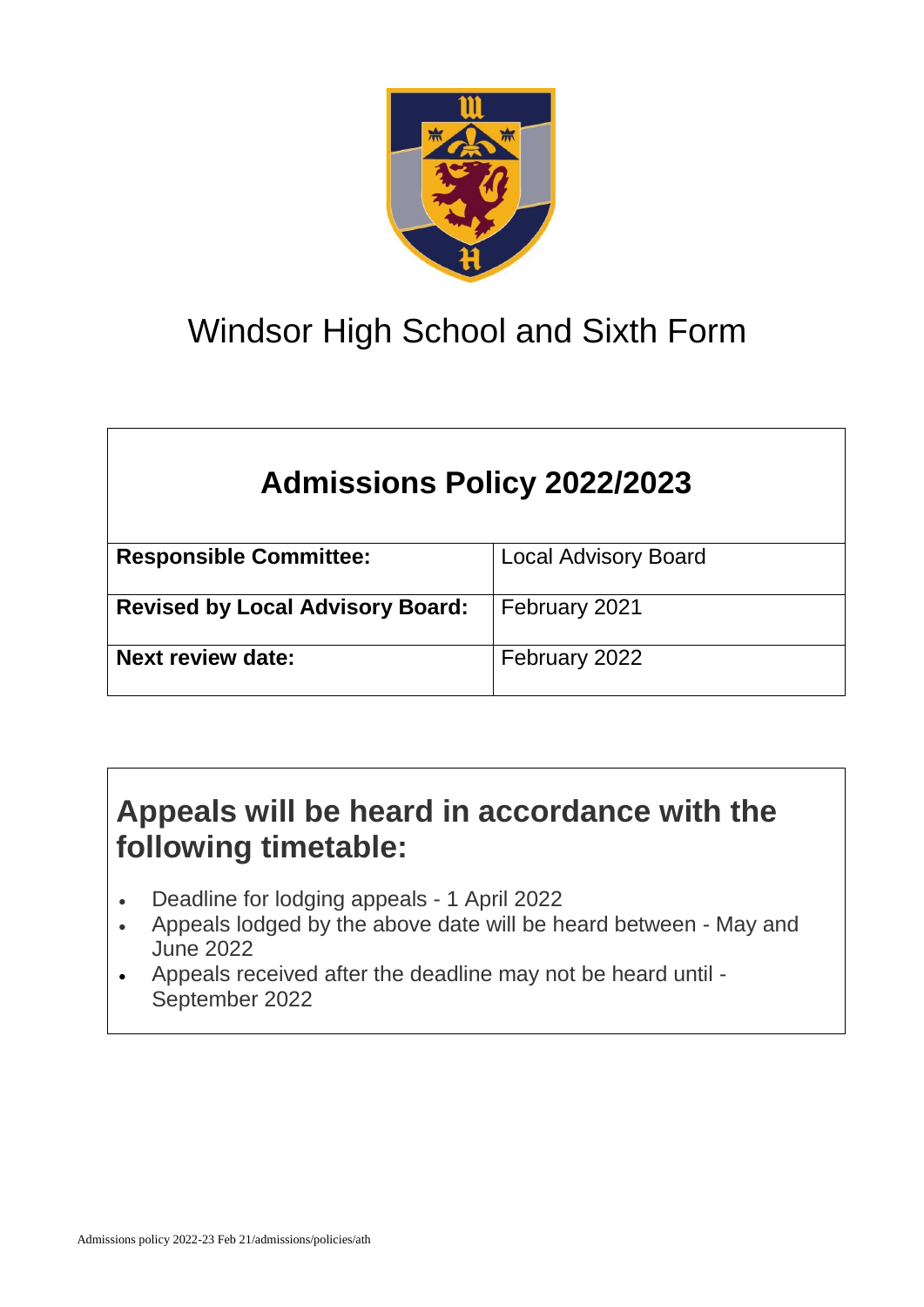### **Admission Policy – 2022/2023**

#### **Policy and Numbers**

Students will be admitted at age 11 without reference to ability or aptitude. There is no charge relating to the admission of students. The school's admission policy offers no guarantee of places.

The Pupil Admission Number (PAN) for the year commencing September 1<sup>st</sup>, 2022 will be 280. All admissions will be administered by use of the criteria detailed below.

#### **Over Subscription**

All schools must admit any child with a statement of special educational needs that names the school directly.

Where applicants for admission exceed the number of places available, the following criteria will be applied, in the order set out below, to decide which children to admit:

1. "Looked after children – children in public care", as required by the Education (Admission of Looked after Children) (England) Regulations 2006. First priority for admission shall be given to relevant looked after children or children who were previously looked after but immediately after being looked after became subject to an adoption, child arrangement order, or special guardianship order. \*See note below

2. Where a child has a brother/sister, half brother/sister (where the children share one common parent), step brother/step sister or fostered/adopted sibling living at the same home address (i.e. the genuine principal place of residence where they normally and regularly live) and who will be still attending Windsor High School and Sixth Form in September 2022. \*\*See note below

3. Proximity of the child's home to the school, measured in a straight line from the front door of the home (or main entrance to flats) to the main gate of the school, with those living nearest accorded the higher priority. \*\*\*See note below

#### **Note**

*\* An adoption order is an order under section 46 of the Adoptions and Children Act 2002. A Child Arrangement Order is an order settling the arrangements to be made as to the person with whom the child is to live under section 8 of the Children Act 1989. Section 14A of the Children Act 1989 defines a special guardianship order as an order appointing one or more individuals to be a child's special guardian (or special guardians).*

*\*\* Where parents have a shared responsibility for a child and the child lives with both parents for part of the school week, then the home address will be determined as the address where the child lives for the majority of the school week (i.e. three out of the five days). Parents will be required to provide documentary evidence to support the address they wish to be considered for allocation purposes.*

Admissions policy 2022-23 Feb 21/admissions/policies/ath *\*\*\* In all cases the 'proximity' criterion (the last named priority) is to be used as a tie breaker should the school be oversubscribed with applicants under criteria with a higher priority. For example, if the school were to be oversubscribed with siblings only (second priority), the proximity criterion would dictate who would gain admission. Parents or guardians might be asked to submit evidence in support of their application; fraudulent information used at that time can lead to the withdrawal of a place and further children might be affected. In the event*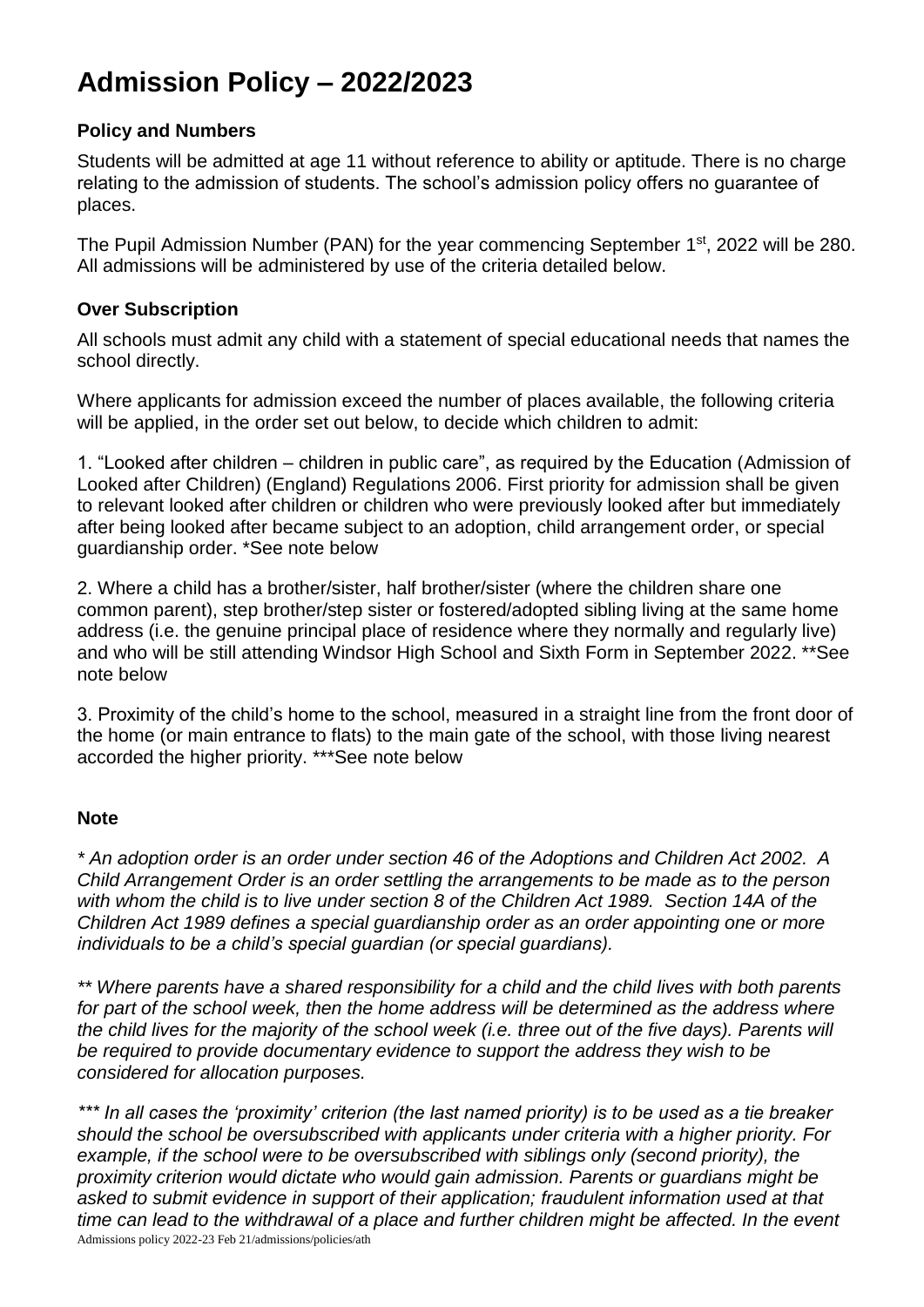*that we are unable to distinguish between applicants for the final available place, such as in the case of children who live in the same block of flats, then the final place will be randomly selected by drawing lots. The 'home' address to be used will be the current one at the time places are allocated and the one that parents either own or rent.*

Special conditions will apply in the event that one child from a multiple birth does not gain admission to the school through the admissions criteria; in this instance the school governors will exceed the admission number for the family concerned to prevent separation of such children.

Year 7 admissions for September entry will be administered on behalf of the Governors of Windsor High School and Sixth Form by Dudley LA (Admissions Service) using the criteria outlined above.

#### **Appeals**

Appeals regarding admissions will be considered by an Independent Appeals panel.

#### **Late Applications**

Preferences that are received after the closing date for receipt of applications will only be considered after applications that were received within the deadline have been dealt with.

There will, however, be exceptional circumstances in which a late application will be considered alongside those applications that were made within the deadline. Where exceptional circumstances are such that the parent could not have reasonably submitted the application within the deadline, the applicant will be considered alongside all other applicants.

In each circumstance supportive documentary evidence must be provided by the parent/carer at the time of application.

Unsuccessful late applications will be added to the waiting list in accordance with the admissions criteria.

#### **Waiting Lists**

If the school is oversubscribed and students have been refused admission because other students have a higher priority for admission under the published admissions criteria, then parents may request to be added to a waiting list.

Children on the waiting list will be ranked in accordance with the schools published admissions criteria and the list will operate from the point of allocation of places until July 31<sup>st</sup> 2023. After July 31<sup>st</sup> 2023 the waiting list will no longer be in operation. Dudley LA will operate this waiting list on behalf of the school.

Inclusion on the waiting list does not mean that a place will eventually become available.

A child's position on the waiting list is not fixed and is subject to change during the year i.e. they can go up or down the list.

Places that become available below the published admissions number or any number that the school agree that they can admit from March 2022 will be offered to students according to their ranking on the list i.e. those ranked highest will be offered first.

Dudley LA (Admissions Service) will also help co-ordinate any In Year Admissions on behalf of the school.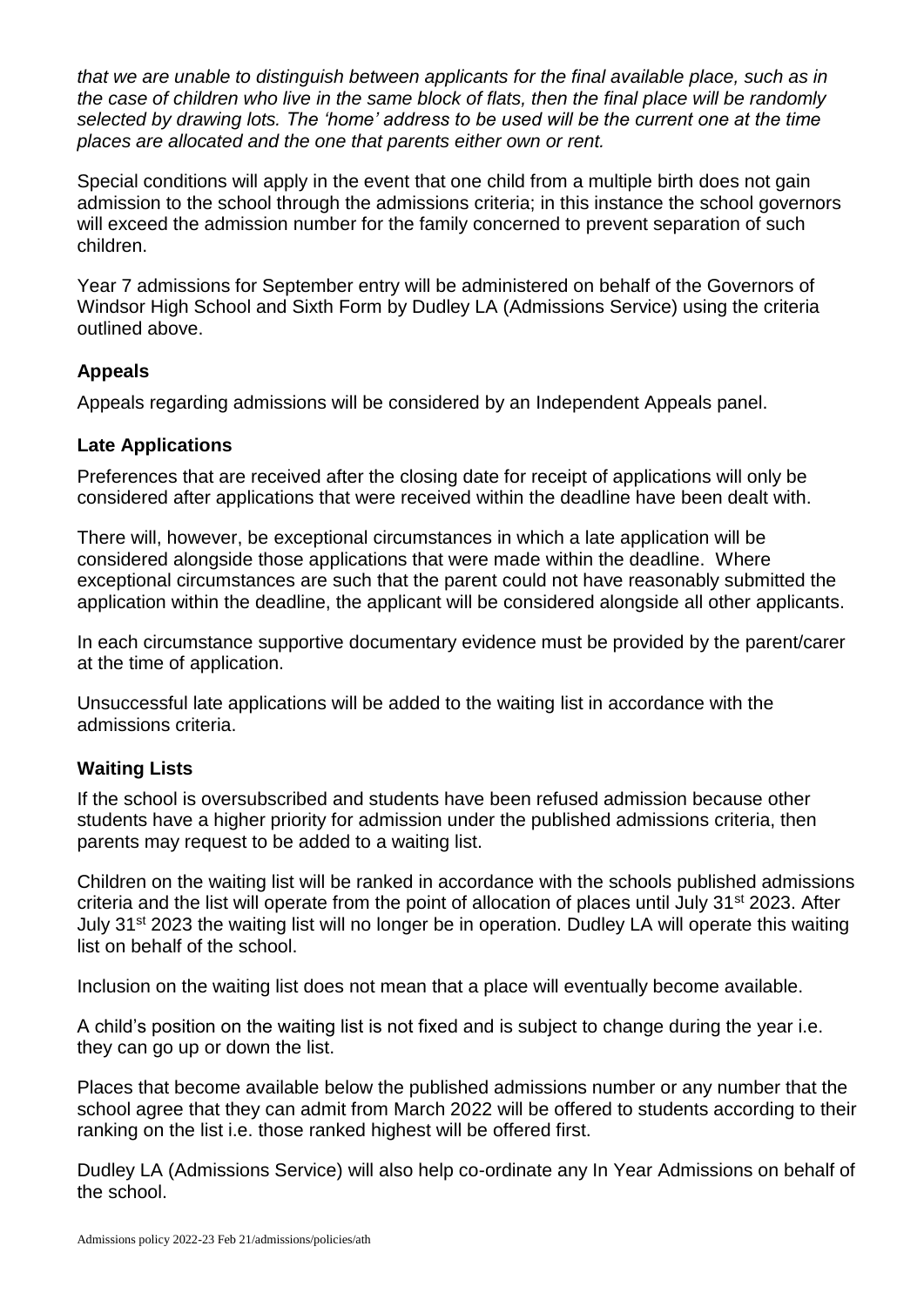#### **Sixth Form Admissions Policy 2022/2023**

It is our aim, when considering applications, to accept students onto a curriculum which will suit their learning style and encourage them to flourish academically. Judgements and offers will be made on an appropriate level of prior academic achievement and a positive attitude/aptitude for learning.

The Student Admission Number (PAN) for the year commencing September 1<sup>st</sup>, 2022 will be 180. All admissions will be administered by use of the criteria detailed below.

#### Method of Application:

Prospectuses and application forms will be published during the Autumn Term each year. All current Windsor students will be invited to an Open Evening and the event will be marketed locally and on the school website. Prospectuses and application forms will be specifically issued to:

- All current Year 11 Windsor students
- Students visiting from other education establishments
- Those making specific requests by contacting the school

Information, advice and guidance meetings are set up for every prospective Sixth Form student, with their parents, to provide expert professional support at a critical time of decision.

#### Entry Criteria for Courses:

Students need to demonstrate evidence of a positive, self-motivated approach to learning and a minimum of 5 GCSEs at grade  $9 - 4$  (or equivalent grades) including English and Maths.

Individual courses may have subject-specific GCSE requirements for entry - these are outlined fully in the prospectus each year.

Students who do not meet the entry criteria can discuss the courses that they want to follow with the Director of Sixth Form and may be given permission to join in exceptional circumstances.

#### **Applications From Students Not Currently Studying in Year 11 at Windsor High School and Sixth Form:**

Each year a number of students can join our Sixth Form from other schools. Applications are welcomed from such students who wish to continue their studies at Windsor High School and Sixth Form. The application process and entry requirements will be identical for both internal and external applicants.

Our admission number for external applications is a minimum of twenty.

All schools must admit any child with a statement of special educational needs that names the school directly.

Where over-subscribed we will give priority to applicants as follows: